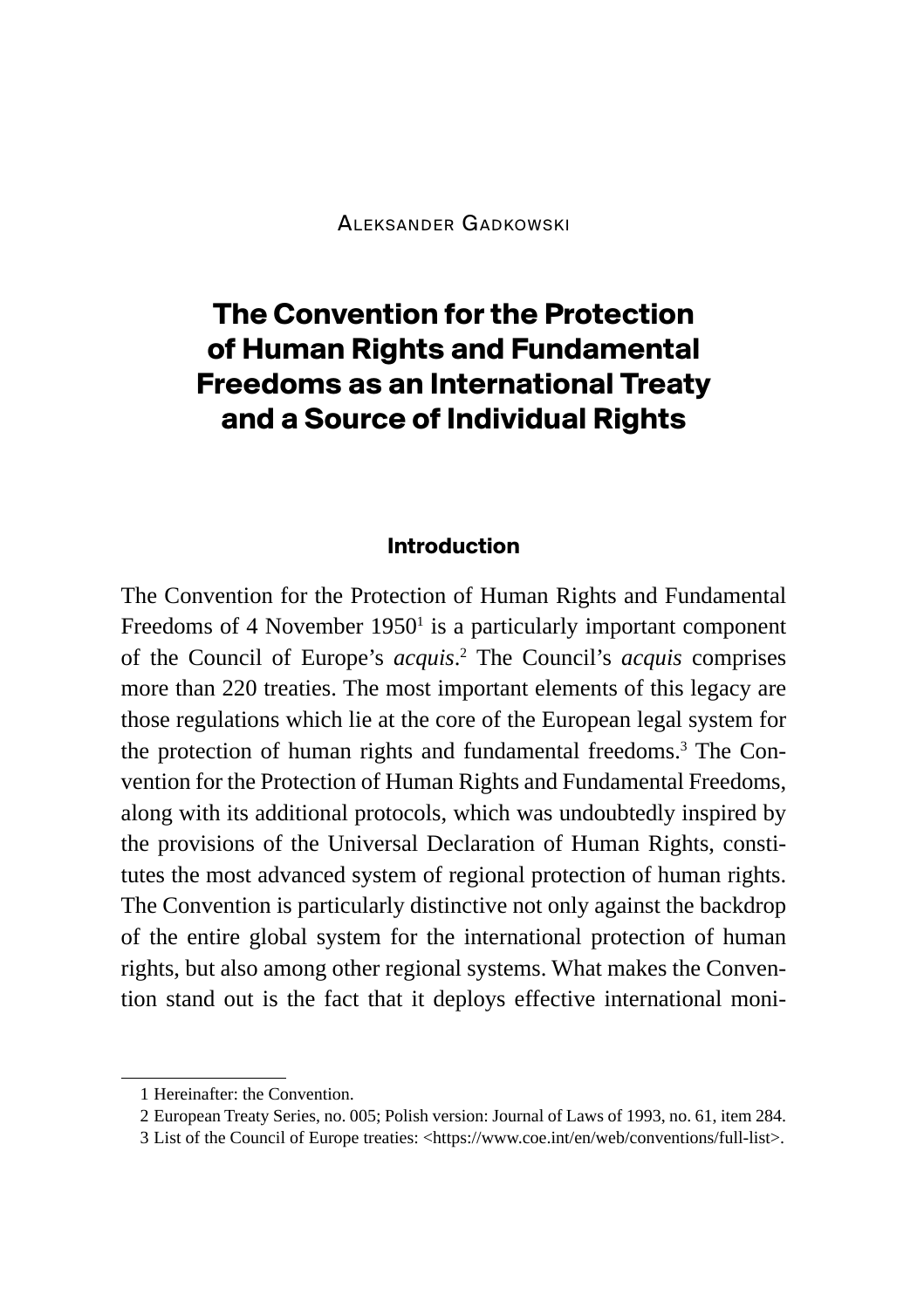toring mechanisms, including judicial procedures conducted within the European Court of Human Rights.4

It can be argued that no other international treaty, be it of a universal or regional nature, is as important as the Convention for providing effective international protection of individuals in their relations with states. In other words, the provisions of the Convention and the way in which its monitoring mechanisms are used in practice demonstrate how the concept of individual rights and freedoms has evolved towards granting individuals the right to draw on the Convention directly and use some of its provisions.5

In the context of this article, it should be emphasized that the Convention, like any international agreement, is subject to the law of treaties, as outlined in the Vienna Convention on the Law of Treaties of 23 May 1969.<sup>6</sup> This applies to its interpretation as well as to the way in which it takes effect and is applied in practice. However, due to the special nature and contents of the Convention, especially those related to individual rights and freedoms, the ECtHR has developed its own interpretation techniques which expand on the Convention provisions in an interesting way. This claim will be discussed hereafter.

For states, the Convention is a direct source of rights and obligations under international law, just like any other international agreement. Therefore, the Convention's provisions should be executed by the states-parties in good faith, in accordance with the *pacta sunt servanda* principle. These obligations are specific to international human rights law treaties, which is a relatively new area of international law. International human rights law, which is an area of law primarily concerned

<sup>4</sup> Hereinafter: "the Court" or "the ECtHR". Discussed at length by: M. A. Nowicki, *Wokół Konwencji Europejskiej. Komentarz do Europejskiej Konwencji Praw Człowieka,* Warszawa 2009; B. Gronowska, *Europejski Trybunał Praw Człowieka. W poszukiwaniu efektywności ochrony jednostki*, Toruń 2011.

<sup>5</sup> A. Gadkowski, *Wpływ orzecznictwa Europejskiego Trybunału Praw Człowieka na sytuację prawną jednostki w dziedzinie zabezpieczenia społecznego w Polsce*, Poznań 2020, p. 174 et. seq.

<sup>6</sup> UNTS vol. 1155, p. 331; Polish version: Journal of Laws of 1990, no. 74, item 439.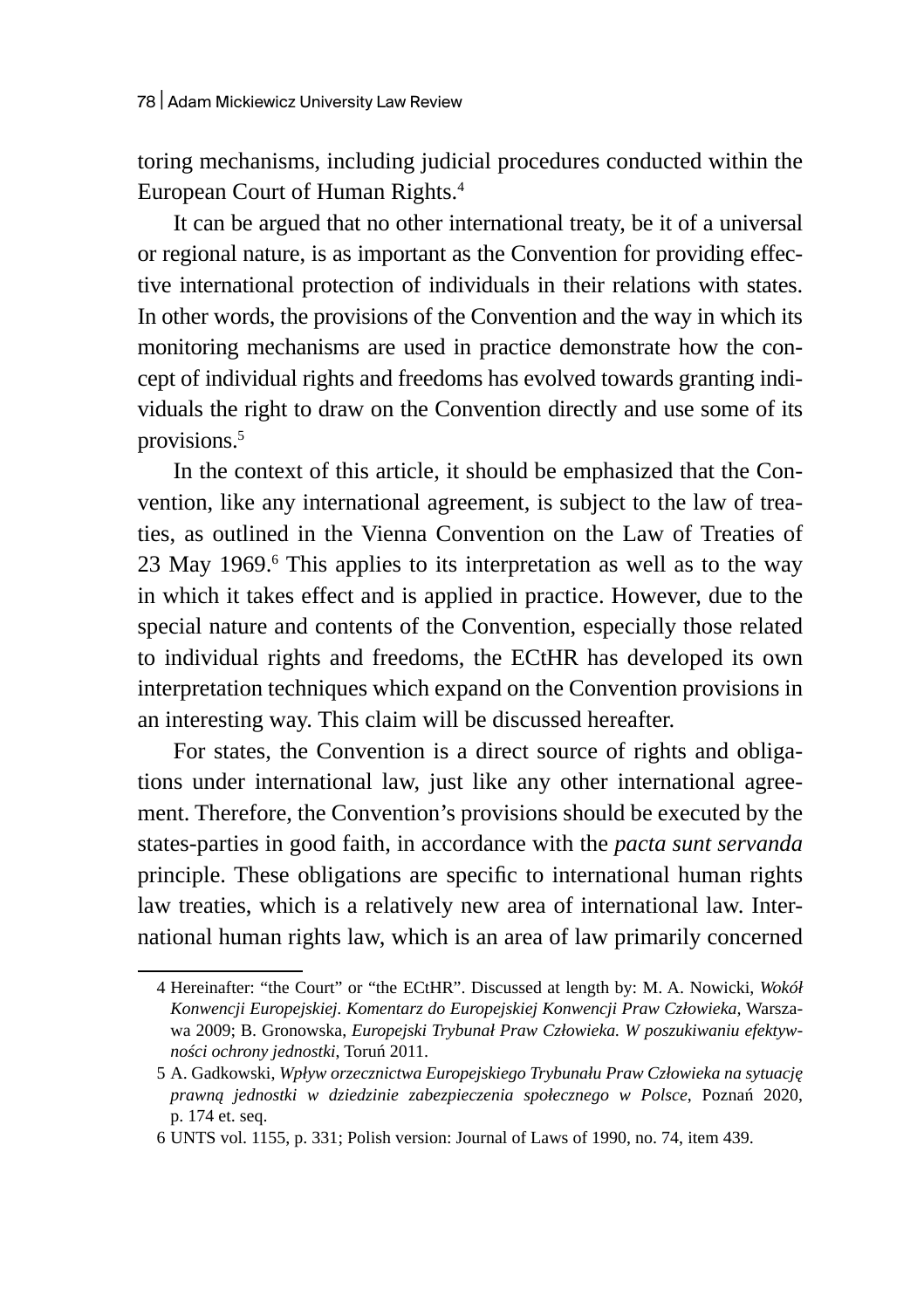with the protection of individuals in their relations with states, epitomises the overall evolution of international law in the past few decades.

Characteristically, some of the provisions of international human rights law address individuals directly, which means that individuals can draw on them when seeking resolution to their issues before international bodies, including judicial bodies. Such international bodies hear claims which individuals make against states that are alleged to have breached their international treaty obligations. This implies that international law clearly interferes in the relations between individuals and states. In these relations individuals are subject to the state jurisdiction, and the state may exercise its regulatory powers.

There is no doubt, however, that the Convention, as an international agreement, is first and foremost a source of international law in relation to the states-parties. After all, international agreements are the major source of state obligations with regard to international protection of human rights. Of course, in this context we should not disregard the importance of international custom and the general principles of law in this area. Likewise, we should not dismiss the importance of so-called international *soft law* regulations. The Universal Declaration of Human Rights, adopted as a UN General Assembly resolution, is a prime example here. $<sup>7</sup>$ </sup>

It should be noted here that international agreements, which define states' obligations in respect of human rights, usually set out their obligations related to the protection of individuals as the right holders. At the present stage of international law development, individuals themselves cannot be parties to international treaties. In a wider context, therefore, it can be stipulated that all international human rights treaties are the source of specific obligations for their contracting states-parties. The most fundamentally important obligation in this respect is taking appropriate measures to ensure that individual human rights are respected in accordance with the international standards established in treaties.

<sup>7</sup> Text of the Declaration: A/Res. 217 A III.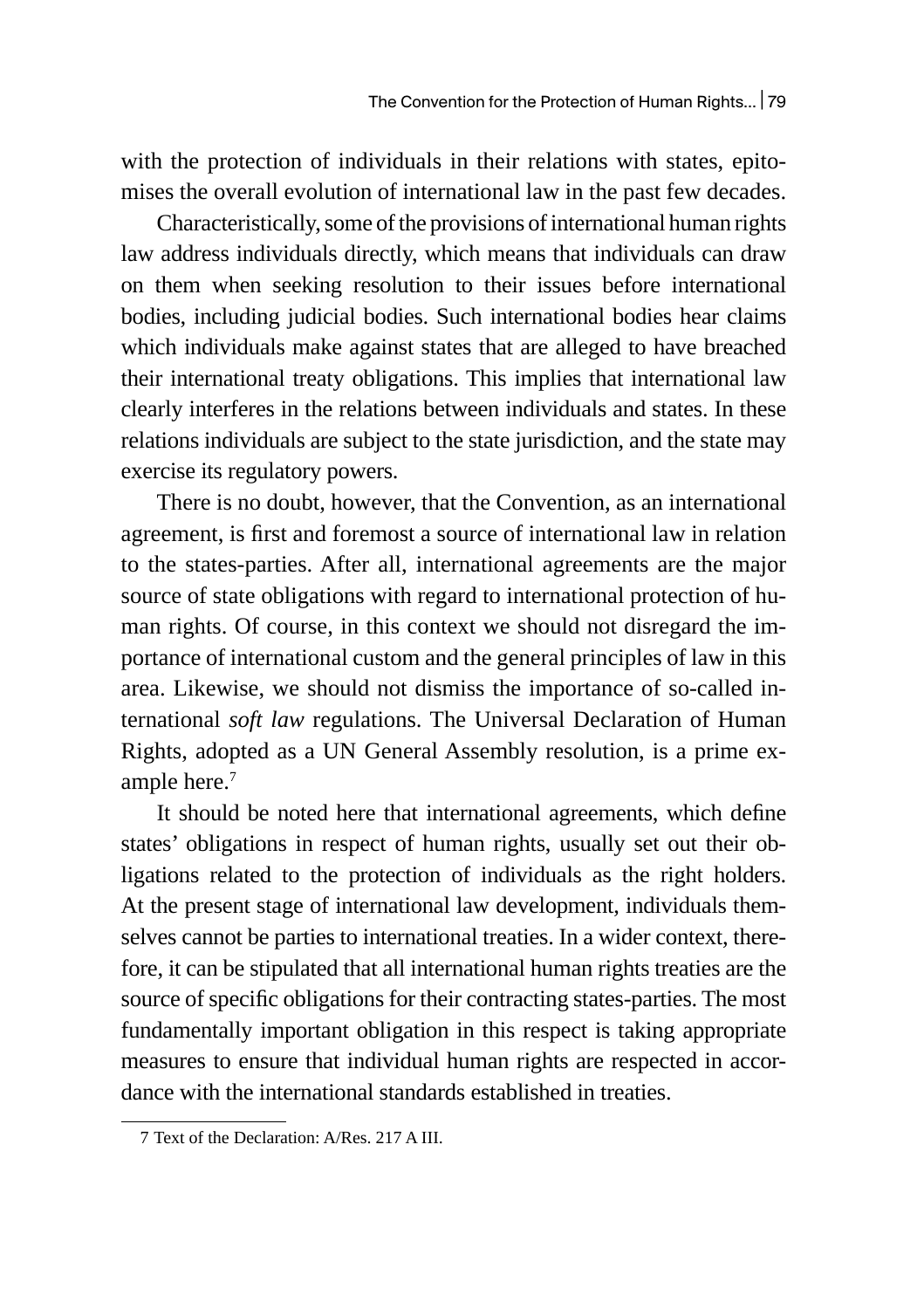The Convention is particularly distinctive in this respect, in comparison with other international human rights treaties. It lays out a wide catalogue of individual rights and, moreover, it makes them subjective. Therefore, individuals are the primary rightholders of the rights provided for in the Convention.

# **The Convention in the Context of the International Legal Obligations of States-parties**

Article 1 of the Convention does not only define its jurisdiction *ratione personae*, *ratione materiae* and *ratione loci*. It also formulates a general obligation of states-parties to respect human rights. This article sets forth an obligation for states-parties to ensure that all individuals under their jurisdiction shall enjoy the rights and freedoms listed in section 1 of the Convention, i.e. those defined in articles 2–14, as well as in the relevant additional Protocols. The practice of applying the Convention's provisions, in particular of the abundant and diverse ECtHR case law, demonstrates that the obligations of states-parties are twofold: negative and positive.<sup>8</sup> The negative obligations constitute the fundamentals of the protection system set out in the Convention. They should be understood as the obligation of states to refrain from human rights breaches, i.e. states-parties shall not interfere in the enjoyment of individual rights and freedoms. In fact, such a prohibition can be categorical only in exceptional circumstances. The Convention's role here is to set out and apply clear rules for establishing any limitations to the enjoyment of individual rights and freedoms. Whenever such a basic prohibition to interfere is not effective in practice for securing individual rights and freedoms, the positive obligations of states-parties need to come into play, e.g. those stipulated in art. 2 and 6 of the Convention, or art. 3 of

<sup>8</sup> The matter is discussed more broadly by M. Balcerzak, in *Odpowiedzialność państwa – strony Europejskiej Konwencji o Ochronie Praw Człowieka i Podstawowych Wolności. Studium prawnomiędzynarodowe*, Toruń 2013 and E. Morawska, *Zobowiązania pozytywne państw – stron Konwencji o Ochronie Praw Człowieka i Podstawowych Wolności*, Warszawa 2016.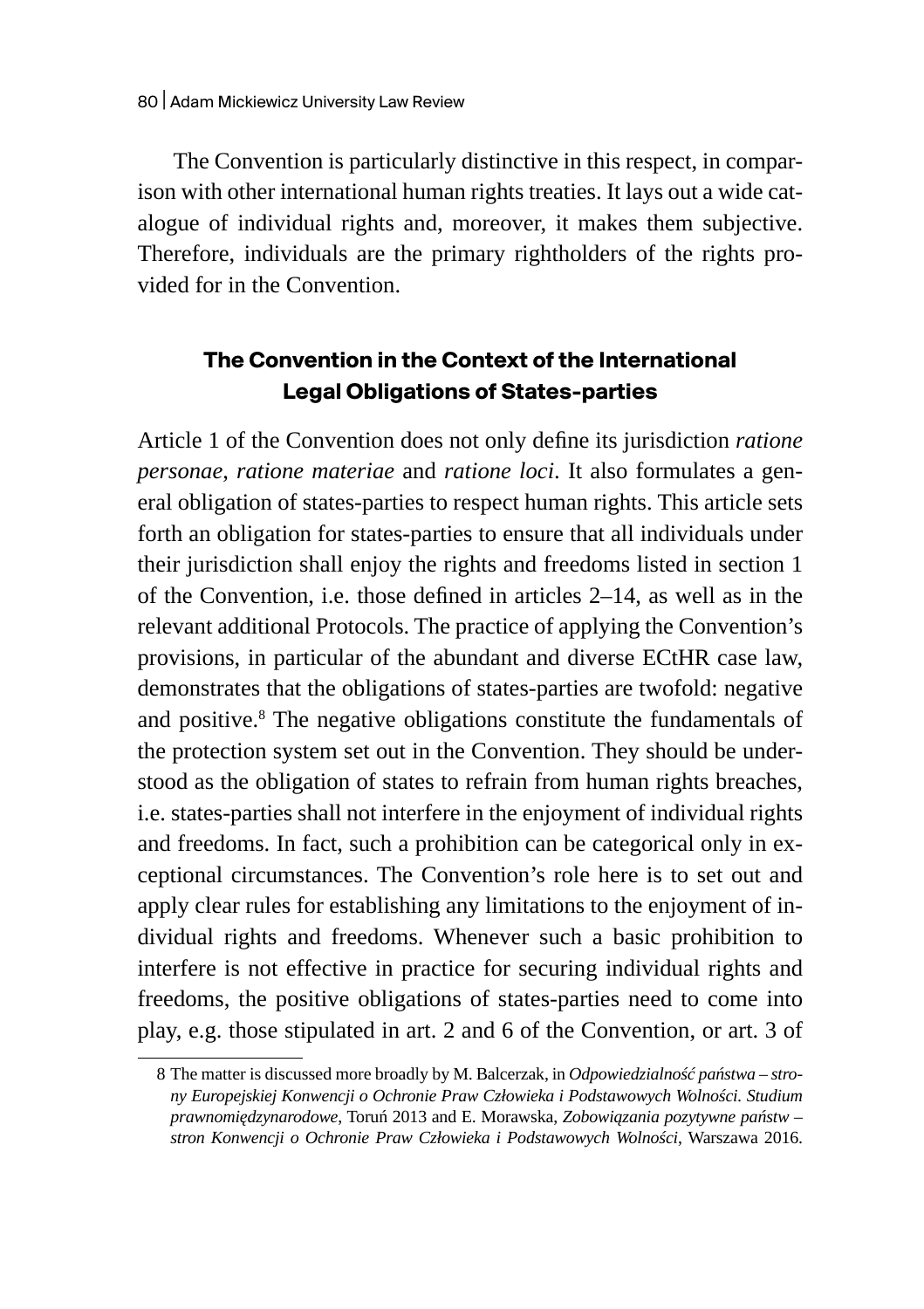Protocol 1. These obligations of states set out in the above – mentioned articles are aimed at creating both legal and factual conditions enabling individuals to exercise their rights and freedoms. The ECtHR case law indicates that such positive obligations of states, which result from all human rights and freedoms secured in the Convention, are actually the flipside of the negative obligations, i.e. those related to the prohibition of states to interfere in the enjoyment of individual rights and freedoms.<sup>9</sup> Particularly important here is the obligation of states to secure individual rights and freedoms at least to the degree specified by the universal and regional standards of international human rights protection adopted by the state. In particular, this obligation implies that states need to undertake appropriate measures to ensure genuine and effective protection of individual rights and freedoms at the national level, in line with international standards. Provisions contained in the Convention do not specify, *in abstracto*, what measures should be undertaken by states-parties. The detailed nature of these obligations is specified mainly in the ECtHR case law. It should be noted that these obligations are fulfilled both at the substantive and procedural level. With regard to the substantive aspect, states-parties are obliged to ensure that national law and implementing legislation are compliant with the rights and freedoms provided for in the Convention, in terms of their content, scope and the line of interpretation. As far as the procedural aspect is concerned, multiple provisions of the Convention oblige the states-parties to implement adequate procedures, in line with their internal legal system, which will ensure legal protection against breaches of individual rights and freedoms.<sup>10</sup> Therefore, it is self-evident that national law needs to ensure that the Convention is implemented effectively in practice. This claim is further

<sup>9</sup> E.g. *Airey v. Ireland*, judgment of October the 9th 1979, application no. 6289/73, § 32. The Court's case law is fully available at the ECtHR online database at: <https://hudoc.echr. coe.int> Hereinafter referred to as HUDOC.

<sup>10</sup> Discussed in detail by L. Garlicki, *Komentarz do artykułu 1 Konwencji*, in *Konwencja o Ochronie Praw Człowieka i Podstawowych Wolności, Tom I, Komentarz do artykułów 1–18*, ed. L. Garlicki, Warszawa 2010, p. 33.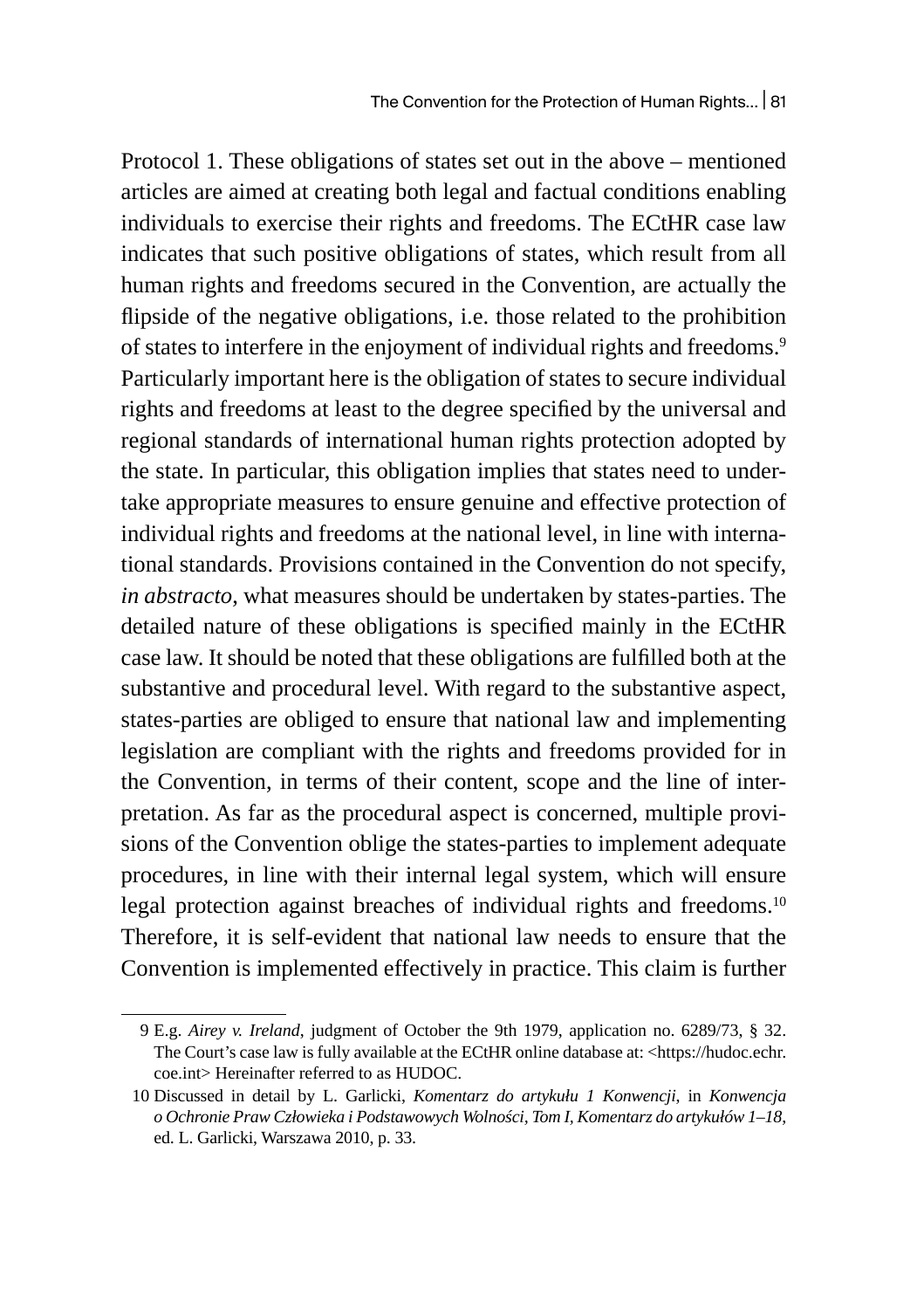substantiated by the fact that art. 52 of the Convention authorises the Secretary General of the Council of Europe to ask for clarification from states-parties regarding the ways in which their national law ensures effective application of the Convention. In practice, this may take the form of legislation that establishes an adequate protection framework in both substantive and procedural law.<sup>11</sup> However, it should be noted that should the state fail to fulfil this obligation, or should it fulfil it inadequately, the obligation is transferred onto the international level. In practice, this is where the treaty bodies of the Convention take over, in particular the European Court of Human Rights. This fundamental principle of subsidiarity has been clearly defined in the ECtHR case law. For instance, in *Handyside v. United Kingdom*, the Court pointed out that "the machinery of protection established by the Convention is subsidiary to the national systems safeguarding human rights (...). The Convention leaves to each Contracting State, in the first place, the task of securing the rights and liberties it enshrines".<sup>12</sup> At the national level, the principle of subsidiarity implies that states-parties are free to ensure adequate protection of individual rights and freedoms in various ways which they deem fit. However, they cannot fail to provide the minimum level of protection guaranteed in the Convention. From the point of view of the Council of Europe, the principle of subsidiarity implies that the Court respects the superiority of national law in providing adequate protection of individual rights and freedoms. The adequate level of protection, on the other hand, is determined by international standards, in particular those set forth in the Convention. Therefore, the states are independent in this respect to a certain extent, but their actions in the area of human rights protection are subject to international scrutiny, which follows from their treaty obligations.13 Needless to say, in line with the principle of subsidiarity, individuals may bring action before the ECtHR only if all avail-

<sup>11</sup> Ibidem, p. 27 et seq.

<sup>12</sup> ECtHR judgment of December the 7th 1976, application no. 5493/72, § 48.

<sup>13</sup> Discussed in more detail by e.g. L. Garlicki, op. cit., p. 29.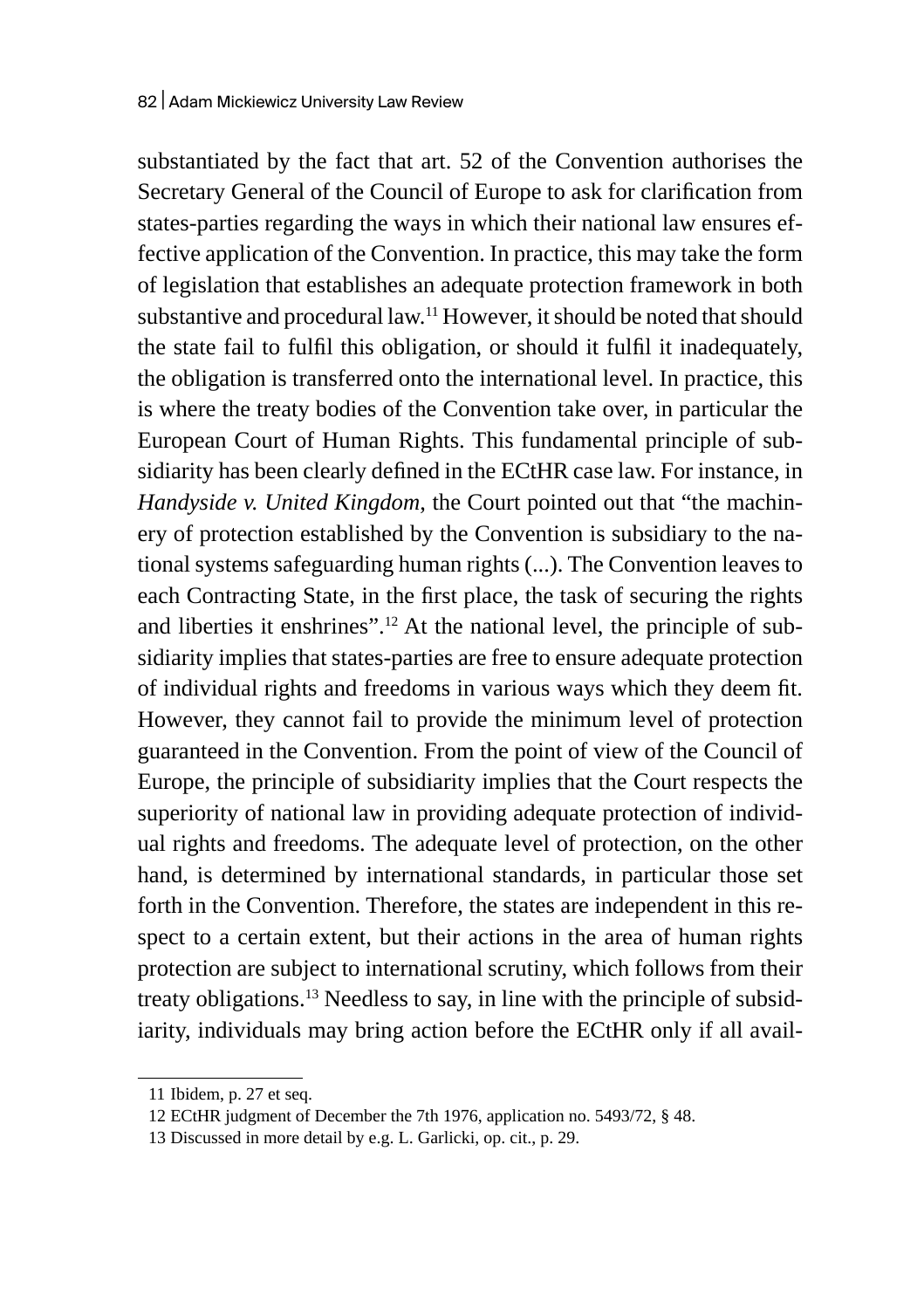able domestic law remedies have been exhausted. Moreover, the ECtHR does not act as an appellate court in such cases. Also, the ECtHR should not act in the national courts' stead in determining the correct interpretation of domestic law. Besides, it should be noted that ECtHR judgments are declaratory, which means that they do not alter the binding force of either national courts' judgments or national legislation. Although the ECtHR judgments are not generally applicable law and they relate to specific cases, they have significant effects in the national legal order, especially from the point of view of the protection of individual rights and freedoms. Such effects are achieved both within the framework of individual and general measures of implementing the Court's judgments by states-parties.<sup>14</sup>

The role of the ECtHR is particularly distinctive in that the specific obligations of states-parties result from the Court's interpretation of the Convention. The Convention is an international treaty formulated at a high level of abstraction, i.e. it requires a certain interpretative effort and it does not contain detailed guidelines related to its interpretation. As a result, relevant articles of the Vienna Convention on the Law of Treaties need to be applied to interpret certain provisions of the Convention. As early as in the 1975 judgment in *Golder v. The United Kingdom*, the ECtHR confirmed that the Court's interpretation should be guided by the general principles of interpreting treaties outlined in art. 31–33 of the Vienna Convention.<sup>15</sup> However, the Convention is a special international treaty in this regard, since it exerts direct impact on the relations between states and their citizens, as well as any other individuals under their jurisdiction. These issues are particularly significant when the interests of both states-parties and individuals are taken into account. In addition, some norms enshrined in the Convention are addressed directly to individuals as the right holders. The international legal status of individuals is fundamentally different than that of states-parties in this respect. Individuals here are the right

<sup>14</sup> A. Gadkowski, op. cit., p. 208 et seq.

<sup>15</sup> ECtHR judgment of February the 2nd 1975, application no. 4451/70, § 29, HUDOC.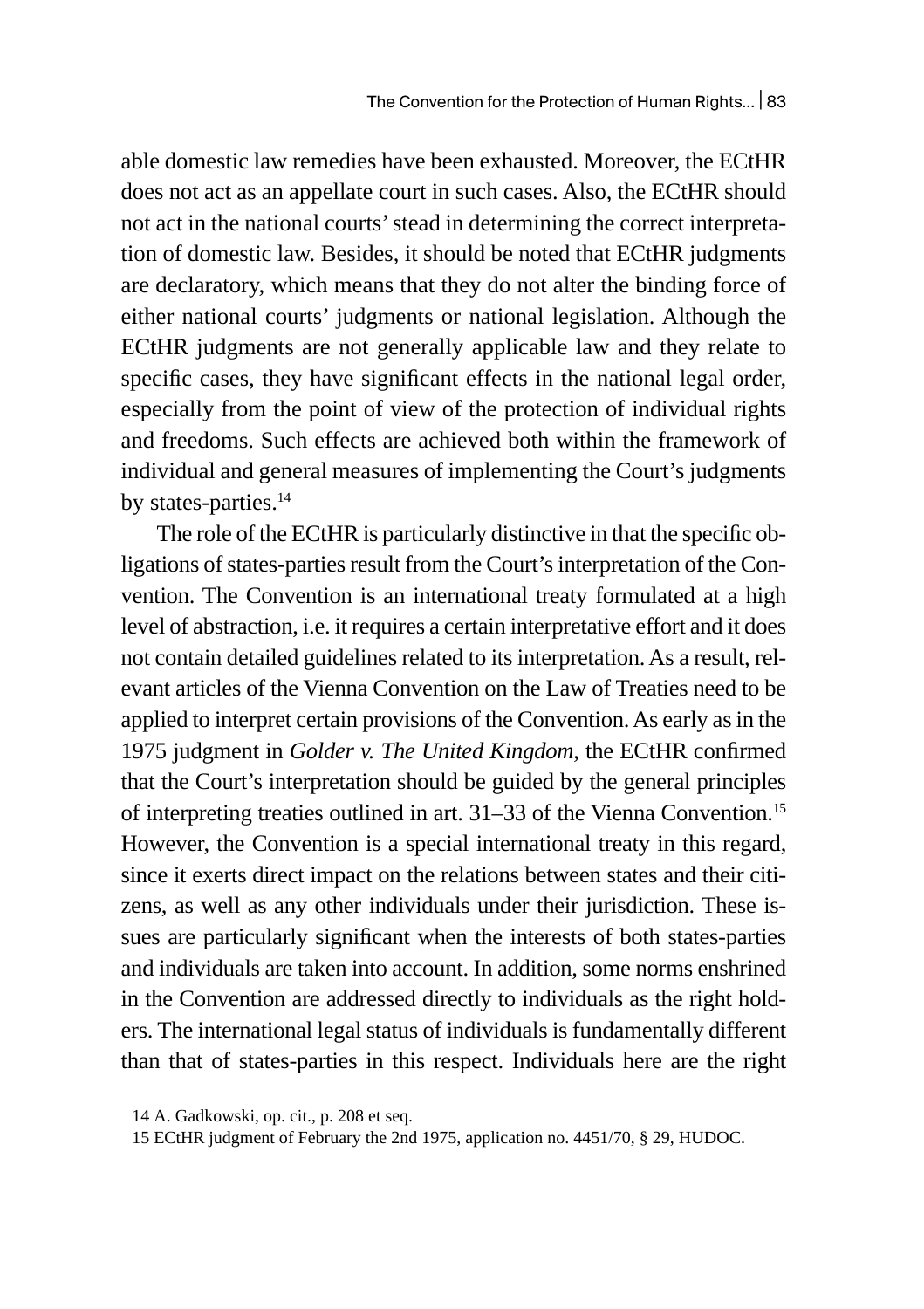holders and states are the obliged entities. Therefore, as the Court stated in the 1968 case *Wemhoff v. Germany*, in the process of interpreting the provisions of the Convention, it is advisable to "seek the interpretation that is most appropriate in order to realise the aim and achieve the object of the treaty, not that which would restrict to the greatest possible degree the obligations undertaken by the Parties".16 As a result, in the 1989 case *Soering v. The United Kingdom*, the Court found that "in interpreting the Convention regard must be had to its special character as a treaty for the collective enforcement of human rights and fundamental freedoms".<sup>17</sup>

What this means is that through its judgments and decisions the ECtHR has developed its own characteristic interpretation techniques. These techniques are tailored to the special nature of the Convention as an international treaty and to its dynamic application in practice.<sup>18</sup> There are two interpretation methods which are important from this point of view: the *living instrument* doctrine and the doctrine of effectiveness<sup>19</sup>. When following the former interpretation method, the ECtHR assumes that the Convention's provisions need to be interpreted dynamically, as it is a "living organism" created to protect human rights. Protection standards need to be applied in a flexible way, respecting the dynamically changing circumstances in the states that are parties to the Convention. However, states-parties should always strive to increase the level of protection they provide. In practice, this means that it is necessary to depart from the standard way of categorising events as breaches of the Convention, and to start giving consideration to various circumstances accompanying the purported breach, both at the national and international level. For example, in the 2002 case *Stafford v. The United Kingdom* the Court clearly stated that it must take into account "the changing conditions and any

<sup>16</sup> ECtHR judgment of June the 27th 1968, application no. 2122/64, § 8.

<sup>17</sup> ECtHR judgment of July the 7th 1989, application no. 14038/88, § 87.

<sup>18</sup> M. A. Nowicki, op. cit., p. 556.

<sup>19</sup> A. Mowbary, *The Creativity of the European Court of Human Rights*, "Human Rights Review" 1995, vol. 5, p. 57 et seq.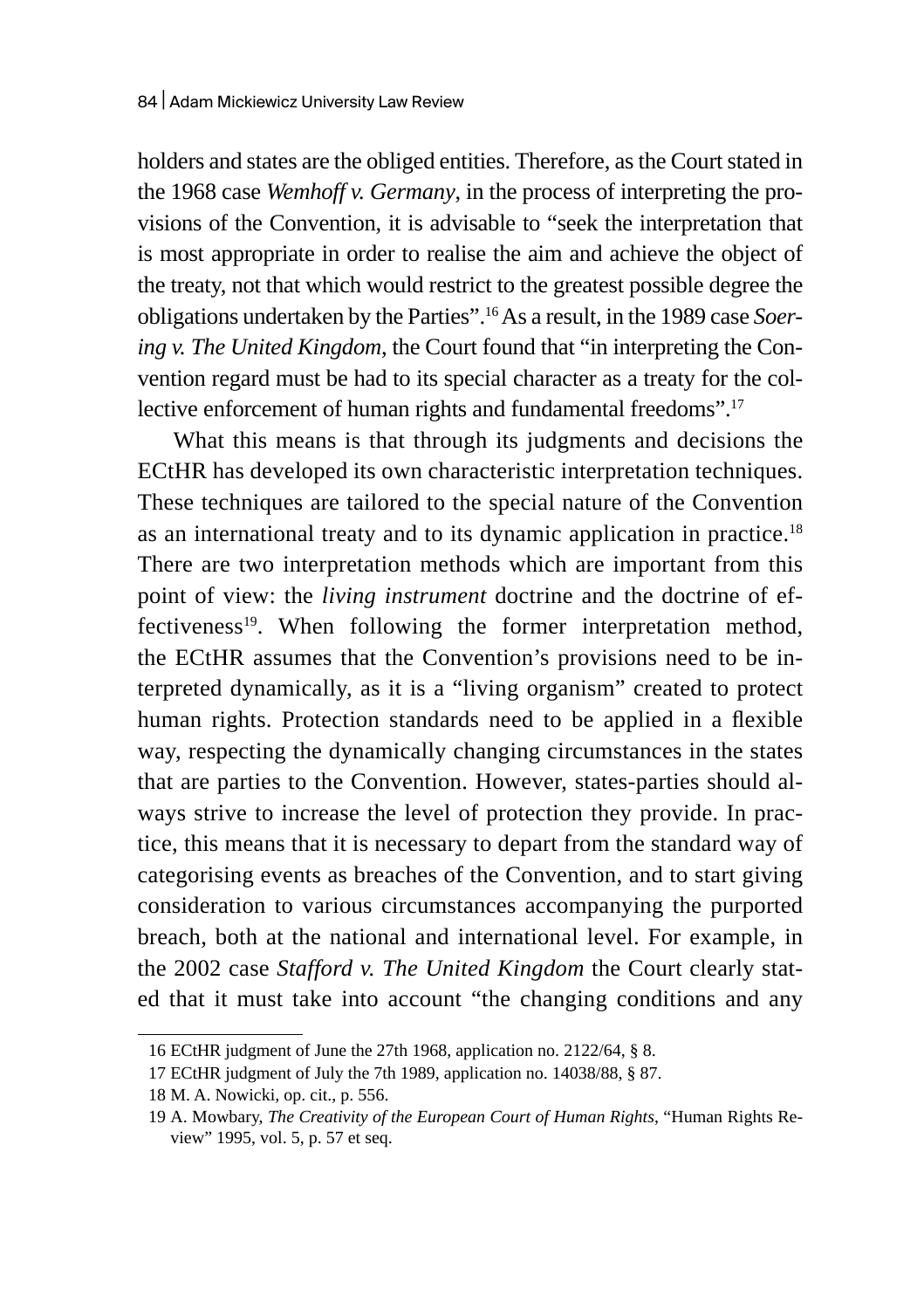emerging consensus discernible within the domestic legal order of the respondent Contracting State".20 Similarly, in the 1978 case *Tyrer v. The United Kingdom* the Court concluded that "the Convention is a living instrument which (...) must be interpreted in the light of present – day conditions".<sup>21</sup> In this context, it should be emphasized that such a dynamic interpretation of the Convention by the ECtHR translates primarily into the creative nature of its case law. This way of interpreting does not mean, however, that the ECtHR can derive new rights which were not originally formulated in the Convention. On the other hand, with regard to the doctrine of effectiveness, the ECtHR attempts to derive positive obligations of states-parties from the Convention, which further clarify the general obligation of states to respect human rights, as formulated in art. 1 of the Convention. Therefore, the point is that states, in the process of applying the Convention and fulfilling their international obligations, should undertake specific actions (both legislative and institutional) which would bring genuine protection of the rights and freedoms enshrined by the Convention. Thus, in the 1979 case *Airey v. Ireland*, the Court stated that "the Convention is intended to guarantee not rights that are theoretical or illusory but rights that are practical and effective".<sup>22</sup> The doctrine of effectiveness, defined in this way, is therefore used by the Court to ensure that in the process of fulfilling their international treaty obligations deriving from the Convention, the states-parties shall not just refrain from interfering with the realisation of human rights, but they must provide genuine protection of the rights and freedoms contained therein.

<sup>20</sup> ECtHR judgment of May the 28th 2002, application no. 46295/99, § 68.

<sup>21</sup> ECtHR judgment of April the 25th 1978, application no. 5856/72, § 31.

<sup>22</sup> *Airey v. Ireland,* op. cit., § 24. Commentary: A. Hauser, *Prawo jednostki do sądu europejskiego*, Warszawa 2017, p. 9.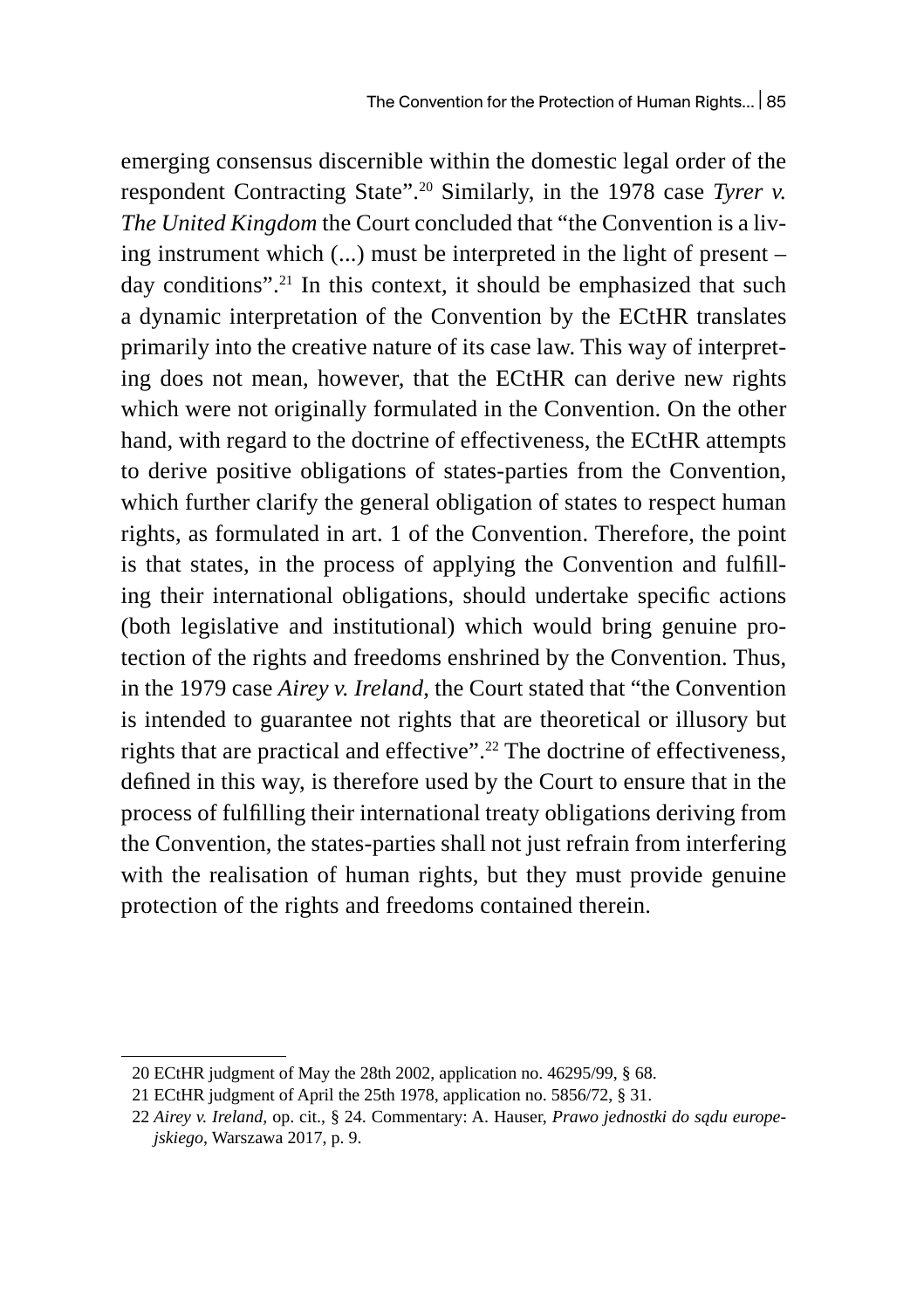### **The Convention in the Context of Individual Rights**

Undoubtedly, the Convention is an important international treaty in the sense that it is a source of individual rights. However, this statement should be understood and discussed in a wider context. Amore general statement could be made, namely that human rights are actually individual rights. First and foremost, this concept entails that individual rights define the legal situation of individuals in the specific norms which are addressed directly to them.<sup>23</sup> After all, individual human rights are grounded in human nature. All humans are endowed with them, regardless of any decisions by state legislature or any other state authorities. In this context, human rights constitute a whole set of individual rights which are derived from the inherent and inalienable dignity all humans are endowed with. The goal of these rights is to provide individuals with the opportunity for self-development. This is how the nature of human rights has been defined not only in the preamble to the Universal Declaration of Human Rights, but also in all the most significant international regulations in this area – universal and regional alike. This makes it possible to evaluate the normative structure of human rights from the point of view of individuals and their individual rights.

According to Sarnecki, subjective rights (in the context of human rights) should be understood as a legal situation created by the law for the benefit of an individual. In this sense, subjective rights shape the legal status of individuals. What this means for individuals is that they may demand certain behaviour from the obliged entity. This can encompass both actions and omissions. The obliged entity in this relationship is required by law to perform the expected behaviour. Most importantly, should the obliged entity fail to fulfil their obligation in this matter, the individual has the legal means to enforce it. This possibility is an indispensable element of subjective rights.<sup>24</sup> The discussion above,

<sup>23</sup> The matter is discussed broadly in S. Wronkowska, *Analiza pojęcia prawa podmiotowego*, Poznań 1973, p. 5 et seq.

<sup>24</sup> P. Sarnecki, *Prawo konstytucyjne Rzeczypospolitej Polskiej*, Warszawa 2005, p. 88.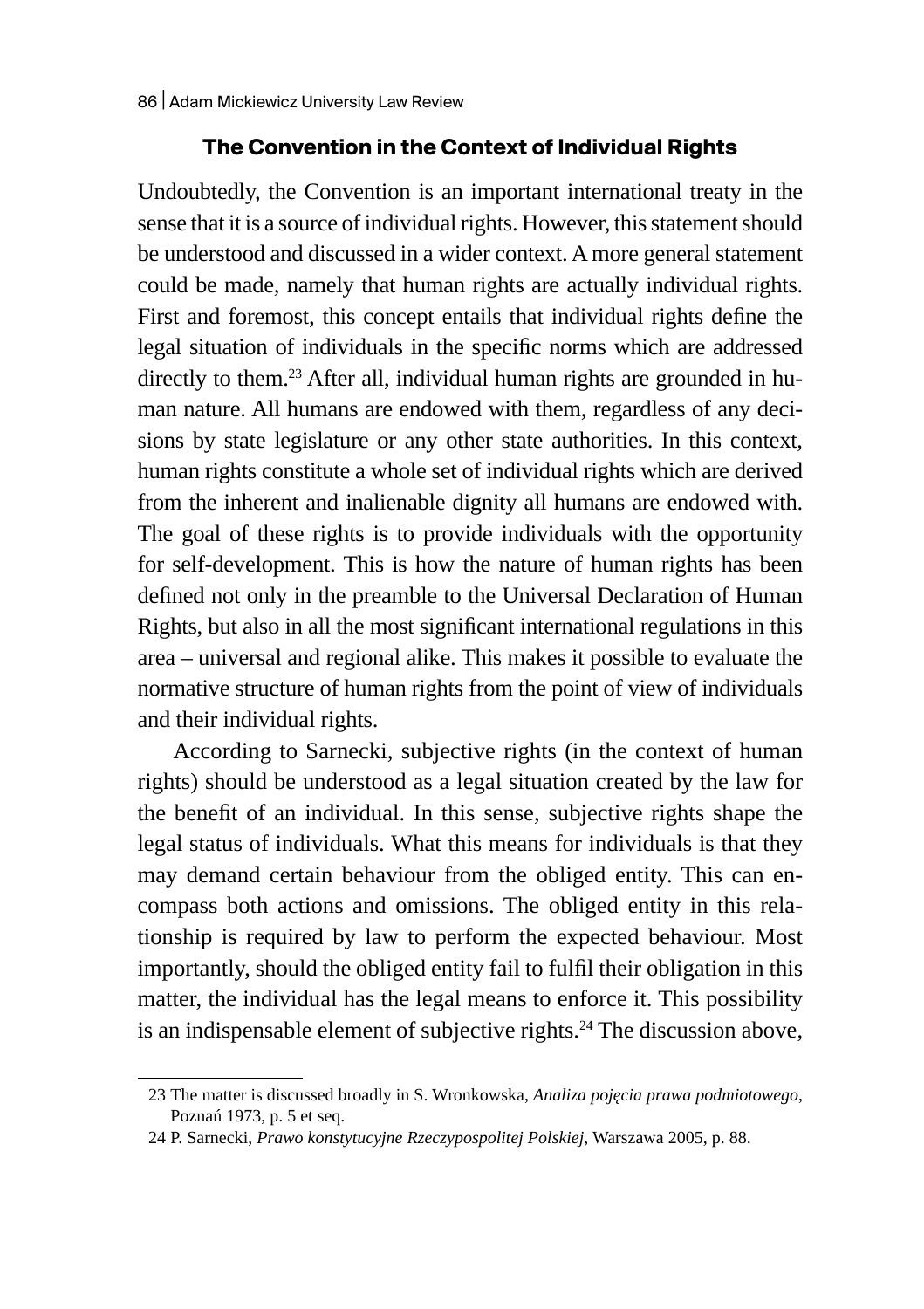particularly of the nature of state obligations under the Convention as well as the role of ECtHR in the monitoring system of the Convention, demonstrates that the Convention is a fundamentally important source of international individual rights. Such a line of reasoning is further substantiated by certain provisions of the Convention which provide the grounds for lodging individual claims. An example of such a provision is art. 13 of the Convention, which explicitly guarantees individuals the right to effective appeal, which can be broadly understood as a means of protecting their rights.

In relation to the above discussion, it is worth noting that Z. Kędzia has observed that human rights have a twofold structure. The first layer are subjective rights which individuals are entitled to, and which are guaranteed by the states and other entities. Hence, they are rights which ensure the protection of values which are particularly important not only for individual self-development but also for the functioning of a society. The second layer is the legal norm from which the subjective right is derived. Both of these layers are inherently linked with each other and constitute two aspects of a single legal structure.<sup>25</sup> The legal structure discussed by Kędzia refers to both the domestic and international legal order. The thesis that the source of individual rights can be found in international law is, therefore, fully justified.

As stated above, the Convention is a source of international obligations of states-parties, but also at the same time it is a source of individual rights, which makes it so exceptional among other international treaties. It introduces a wide range of individual rights and raises them to the status of subjective rights. It should be emphasised that these characteristics make the Convention stand out in comparison to other classic international treaties. Its special status does not require further justification. On the other hand, the issue of the status of ECtHR case law as

<sup>25</sup> Z. Kędzia, *Burżuazyjna koncepcja praw człowieka*, Wrocław 1980, p. 168 et seq. and J. Czepek, *Zobowiązania pozytywne państwa w sferze praw człowieka pierwszej generacji na tle Europejskiej Konwencji Praw Człowieka*, Olsztyn 2014, p. 26 et seq.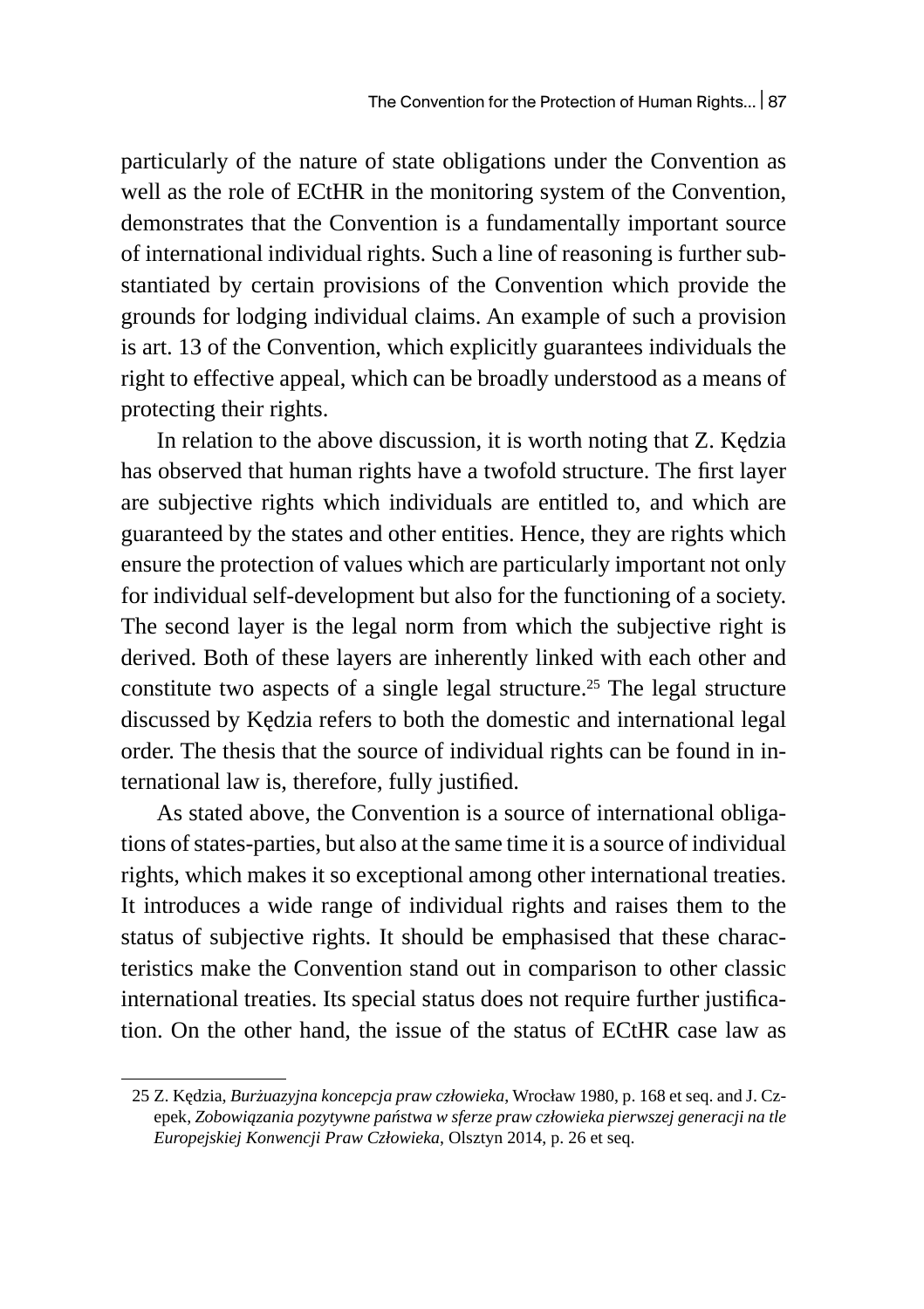a possible source of individual rights is more complex. ECtHR judgments where the Court found a breach of state obligations and thus specifying the Strasbourg standards, despite being declaratory in nature, are actually binding for state parties and should be acted upon accordingly by states-parties in good faith. Formally, they do not create obligations *erga omnes* as their legal force is relative. However, besides the fact that ECtHR decides upon a specific case, each judgment also expresses significant opinions and standpoints regarding the compliance of a specific legal regulation or action with the Convention. According to the doctrine of *res judicata* it is possible and permissible for entities other than the complainant to lodge claims before state bodies (including judicial bodies) on the basis of the interpretation of the Convention discussed in ECtHR judgments. Such claims may be lodged not only in the countries to which the given ECtHR judgments pertain, but in other countries too.

Regarding the relationship between ECtHR judgments and subjective individual rights, it may be stated that art. 46 of the Convention does not establish the sources of subjective rights *per se.* As a result, it also does not establish the source of specific positive law-making obligations of states.26 However, there is no doubt that art. 46 does provide the basis for reconstructing an international obligation for states. This general obligation becomes specific in particular cases, i.e. once the Court decides on the legal classification of facts presented by the complainant.<sup>27</sup> Introducing any specific legislation specifying those obligations remains withinthe remit of the state. States enjoy relative legislative freedom in this respect, which may be justified by various reasons, both systemic and functional. Looking at how ECtHR judgments are executed these days, it becomes clear that states no longer have unrestricted freedom

<sup>26</sup> For more discussion of this issue, see eg. M. Ziółkowski, *Wyrok ETPCz jako podstawa wznowienia postępowania cywilnego*, "Europejski Przegląd Sądowy" 2011, No. 9, p. 35 et seq.

<sup>27</sup> M. Ziółkowski, *Obowiązek przestrzegania wyroków Europejskiego Trybunału Praw Człowieka w świetle art. 46 Konwencji o Ochronie Praw Człowieka i Podstawowych Wolności oraz rezolucji Zgromadzenia Parlamentarnego Rady Europy z 26 stycznia 2011*, in: *Wykonywanie wyroków Europejskiego Trybunału Praw Człowieka przez Sejm*, Biuro Analiz Sejmowych, Warszawa 2012, p. 23 and seq.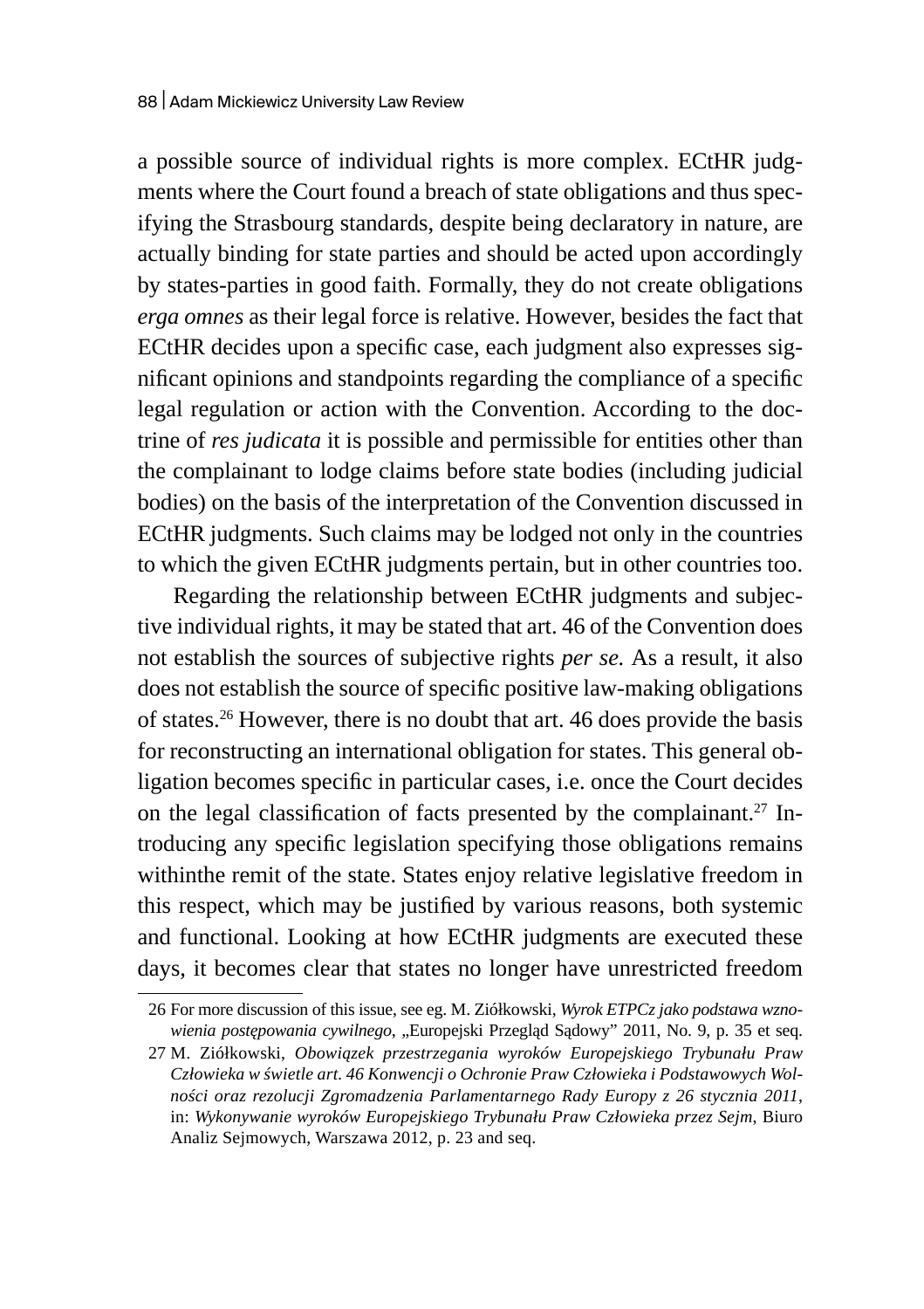in determining the methods of enforcing the Court's judgments. Currently there is a tendency to emphasise the competence of the Court in terms of specifying the implementation obligations of states. In principle, however, states-parties are responsible for the outcome. They are also autonomous when it comes to regulatory (enforcement) aspects and are free to choose appropriate measures intended to execute ECtHR judgments.<sup>28</sup> At this point, it is necessary to quote the stance of the Polish Constitutional Court, which still seems relevant: "(...) it is an internal matter of states-parties to draw conclusions from ECtHR judgments; they need to consider the scope, adequacy, necessity and proportionality of the measures they take, in terms of changes in legal regulations, application of law, also including its interpretation".29

It should be noted that the literature on the subject abounds with arguments to support the thesis that art. 46 of the Convention is not a source of individual rights *per se*, and neither is it a source of specific obligations for states related to legislation in this area. It is undoubtedly true that the Convention ensures the protection of individual rights formulated in art. 2–14 therein, as well as in the Additional Protocols. The rights enshrined in the Convention can give rise to individual claims. However, it should be noted that the option to lodge claims for the protection of individual rights is not derived from art. 46 of the Convention. Art. 46 addresses the states-parties as the obliged entities, and not individuals as the protected entities. As has already been underlined, obligations arising from the *pacta sunt servanda* principle are incumbent on states-parties. Final ECtHR judgments formulate obligations for the respondent states-parties which violated the provisions of the Convention. This argument can be further substantiated by the substantive cri-

<sup>28</sup> I. C. Kamiński, R. Kownacki, K. Wierczyńska, *Wykonywanie orzeczeń Europejskiego Trybunału Praw Człowieka w polskim systemie prawnym*, in: *Zapewnienie efektywności orzeczeniom sądów międzynarodowych w polskim porządku prawnym*, ed. A. Wróbel, Warszawa 2011, p. 97 et seq.

<sup>29</sup> Judgment of the Polish Constitutional Court of October the 18th 2004, file ref. no. P 8/04, OTK – A 2004, no. 9, item 92.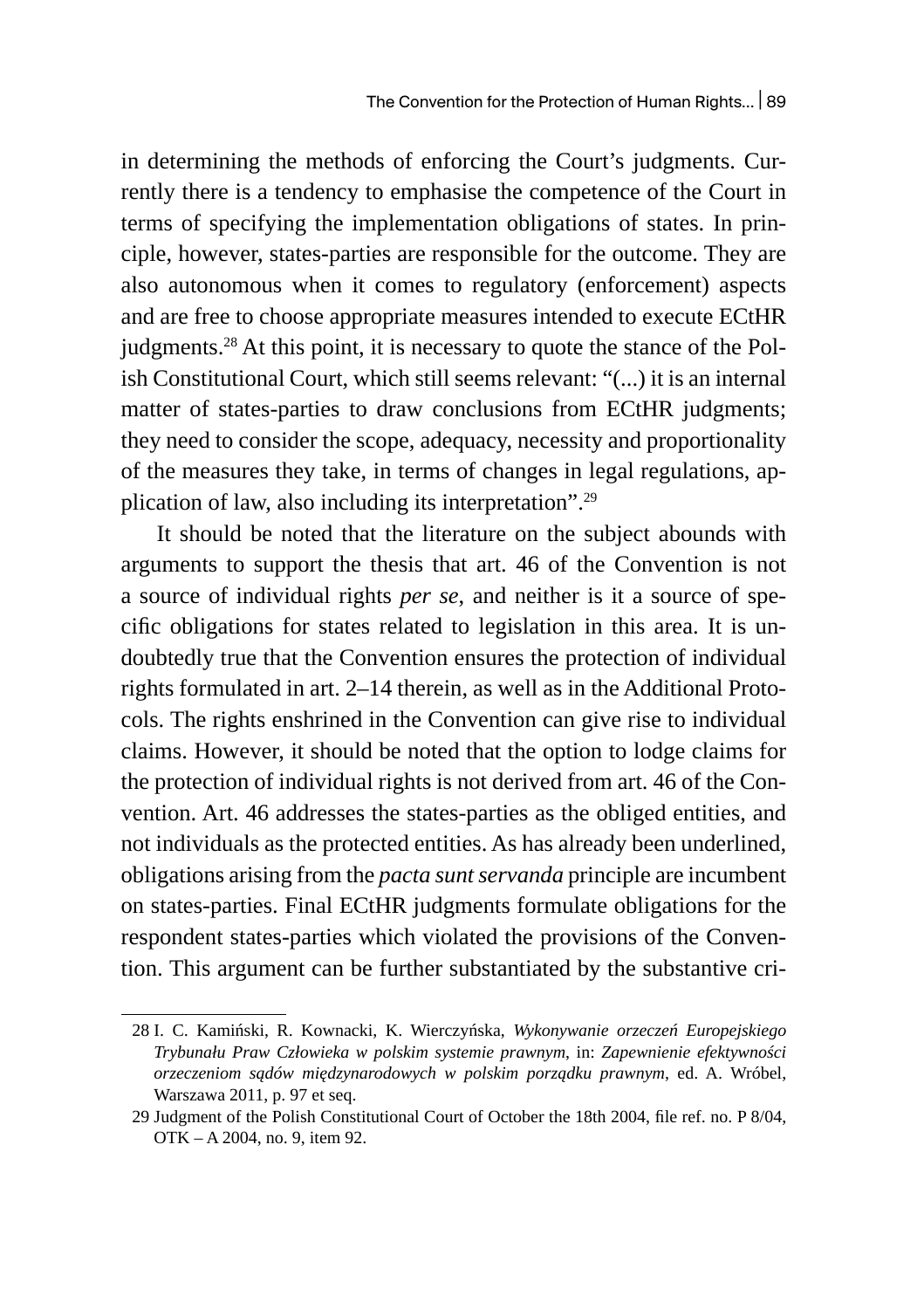teria for an objective assessment of the implementation of international obligations by states-parties. Another argument that can be invoked in support of this thesis refers to the material criteria of an objective assessment of the implementation by a state party of its international obligations. This concerns both the obligation to implement the provisions of the Convention and the obligation to implement the ECtHR judgments. Naturally from the formal point of view both types of obligations should be fulfilled by the states in good faith, according to the *pacta sunt servanda* principle mentioned above. The fulfilment of states-parties' obligations arising from the Convention can be evaluated objectively on the basis of the *pacta sunt servanda* principle formulated in the Vienna Convention of 1969, as well as its rules for interpreting international treaties. However, with ECtHR judgments the matter is more complex.

Apart from a general obligation to fulfil its obligations in good faith, art. 46 par. 1 of the Convention does not formulate any *in abstracto*  substantive criteria for evaluating the implementation of specific obligations by respondent states-parties arising from ECtHR judgments; hence there may be multiple forms of implementation. It depends on various factors, such as the nature of the breach, the nature of the rights which are violated, the source of the breach, the nature of the act as the cause of the breach, among others.<sup>30</sup> This implies that the state party's obligation to implement the ECtHR judgment in good faith must be assessed in the context and on the basis of a specific case. However, it should always take into account the assessment framework, which results from the judgment itself. Therefore, the respondent state which the Court found to be guilty of a breach is in fact free to choose the measure it deems fit for putting an end to the obligations resulting from art. 46 of the Convention. However, this freedom of choice is only granted if the measures it opts for are consistent with the conclusions drawn from

<sup>30</sup> Discussed at length by A. Bodnar, in *Wykonywanie orzeczeń Europejskiego Trybunału Praw Człowieka w Polsce*. *Wymiar instytucjonalny*, Warszawa 2018.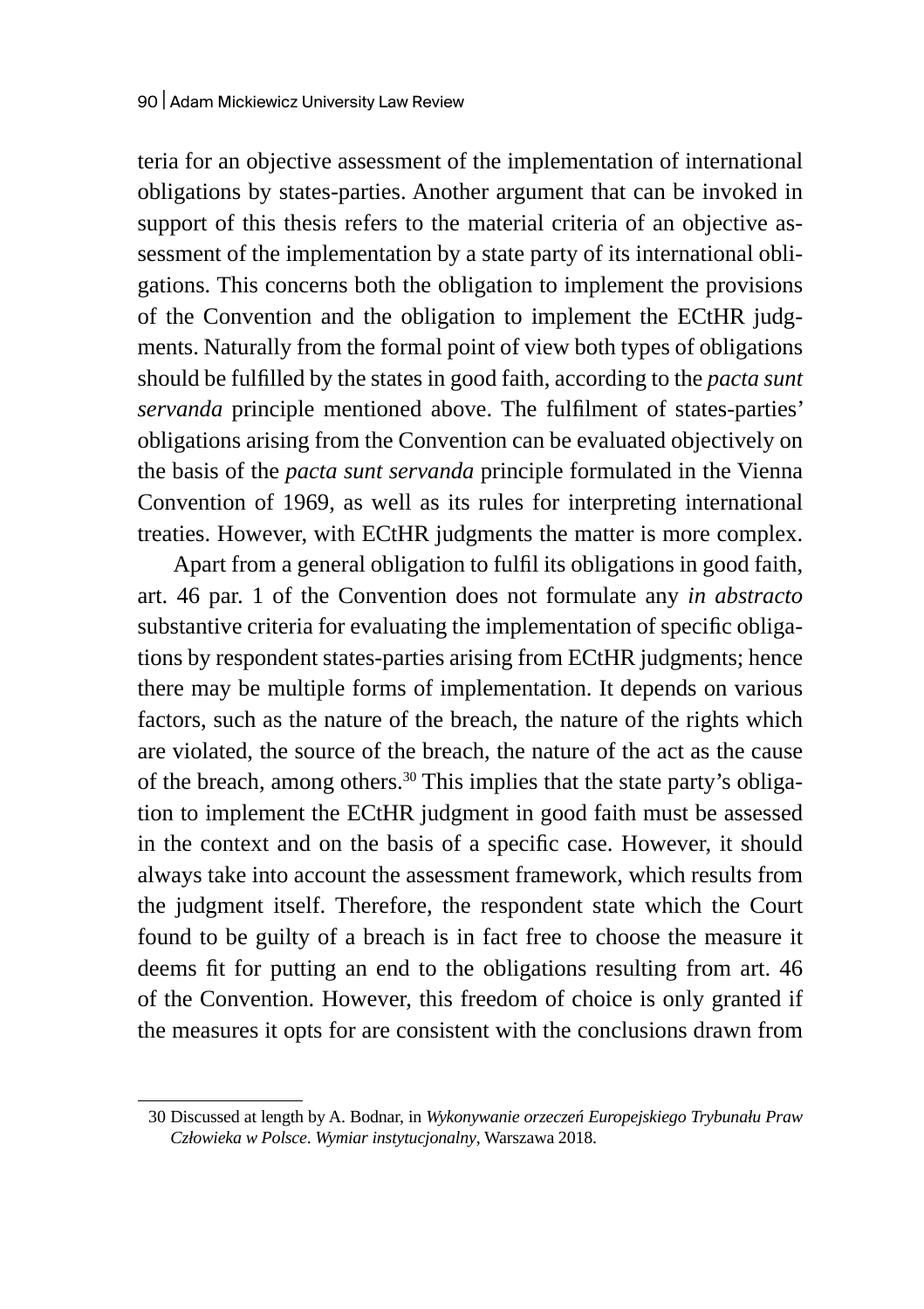the judgment.<sup>31</sup> However, a thesis can be put forward that from art. 46 an obligation for states-parties can be derived; this obligation is not unambiguous, though, and its realisation depends on the level of involvement of the Committee of Ministers of the Council of Europe, i.e. in fact it depends on political decisions.32 In this context, a more general conclusion comes to mind, namely that implementing judgments of international courts is more difficult and complicated than implementing the judgments of domestic courts. Among other reasons behind it, this complexity results mainly from the special position of the state as a sovereign international law entity. In particular, it concerns its status before international courts, in the process of realising their jurisdiction and implementing their decisions.<sup>33</sup>

When we evaluate the current content and wording of art. 46 of the Convention, we must remember that they were put forward in the Additional Protocol no. 14 of May 13, 2004, in relation to the introduction of new options to monitor the enforcement of ECtHR judgments.<sup>34</sup> This protocol equipped the Court with new competence to decide on cases where states-parties fail to fulfil their obligation (formulated in art. 46 par. 1 of the Convention) to implement the ECtHR judgments in good faith. Such infringement proceedings are exceptional and differ significantly from typical complaint or advisory proceedings. In infringement proceedings, the Grand Chamber of the European Court of Human Rights decides only about a possible infringement of international obligations (those formulated in art. 46 of the Convention) by states-parties. The legal basis for such decisions is provided in art. 31 b) of the Convention in connection with rule 99 of the Rules of Court.

34 European Treaty Series no. 194; Polish version: Journal of Laws of 2010, no. 90, item 587.

<sup>31</sup> See eg. M. Ziółkowski, *Obowiązek przestrzegania wyroków*..., op. cit., p. 27.

<sup>32</sup> M.A. Nowicki discusses the procedure before the Committee of Ministers in more detail in: *Wokół Konwencji Europejskiej. Komentarz do Europejskiej Konwencji Praw Człowieka*, Warszawa 2013, p. 267 et seq.

<sup>33</sup> A. Gadkowski, *Legal Basis for the Establishment of International Courts,* in: *Judicial Power in a Globalized World: Liber Amicorum Vincent De Gaetano,* eds. de Albuquerque P. P., Wojtyczek K., Cham 2019, p. 197 et seq.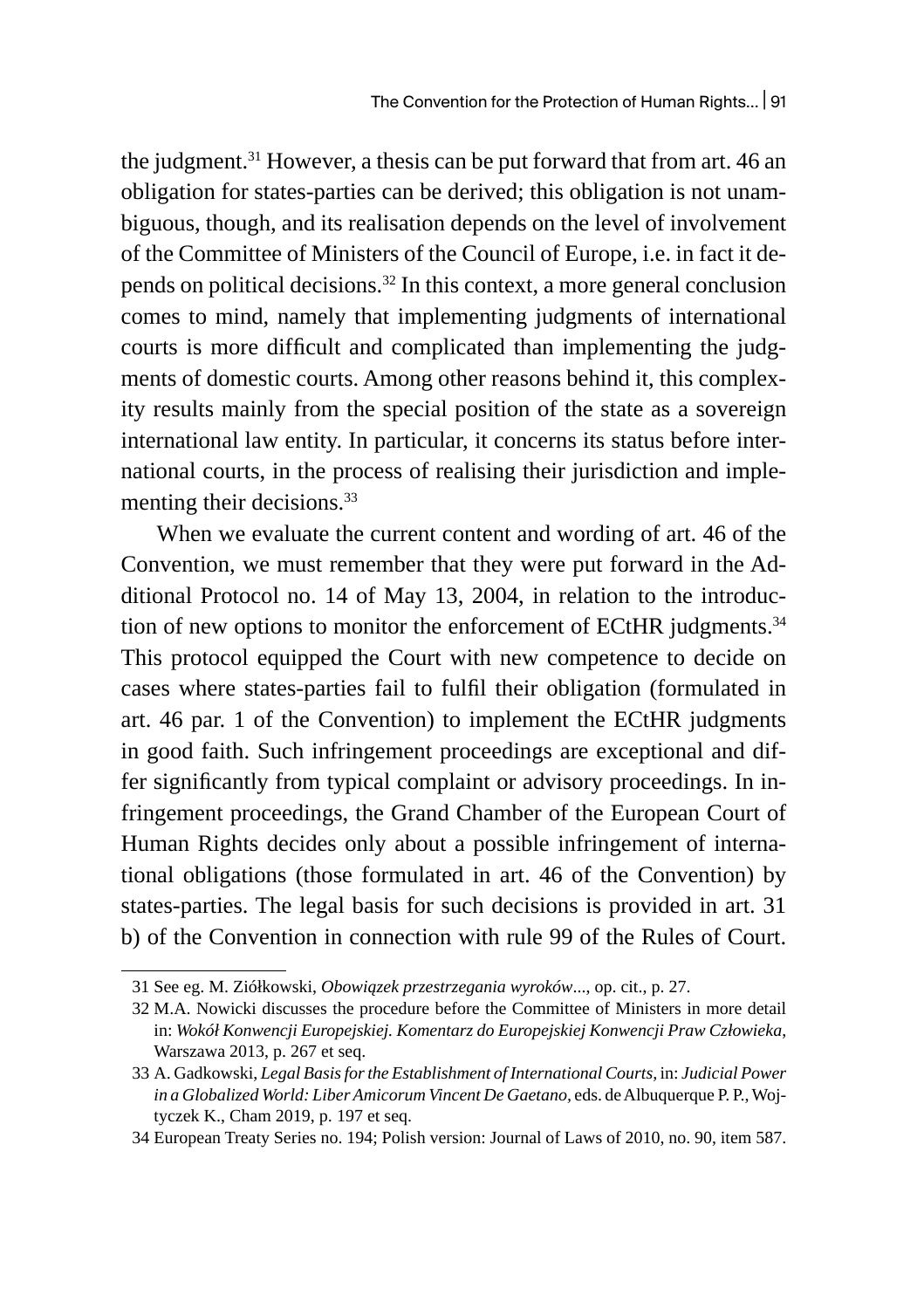Should the Grand Chamber find an infringement, the case is transferred back to the Committee of Ministers. The Committee is a supervisory body which is tasked with ensuring that states-parties fulfil their obligations in this respect, hence it issues a final decision about the measures to be implemented in such cases.<sup>35</sup> Therefore, it cannot be considered as new proceeding against the state party, unlike a typical complaint proceeding. It should be considered as infringement proceeding regarding a breach, i.e. failure of a state party to comply with a significant international obligation arising from the Convention. Hence, a decision in such a case does not constitute a declaration of breach of the Convention in the sense of a violation of a specific subjective right formulated therein. An individual whose application initiated the proceedings which ended with an ECtHR judgment cannot point out to either the Court or the Committee of Ministers that a state party failed to fulfil its international obligation. Furthermore, individuals do not have the right to file complaints in such cases. If we assume that art. 46 par. 1 of the Convention pertains to subjective rights, it would mean that the Court would be entitled to decide in cases filed by individuals regarding the violation of states-parties' obligation to enforce ECtHR judgments in good faith<sup>36</sup>. However, this is not the case, and the Court's decision initiates a control mechanism which is much more political in nature, namely the Committee of Ministers supervises the execution of final judgments of the ECtHR.

On the other hand, such a thesis does not predetermine that e.g. there are certain legislative actions which the state party must necessarily undertake to remedy the violation, which in turn would mean that the Court's judgment could be considered as executed. On the flipside, it would also be risky to venture a statement that failure on the part of the state party to undertake specific legislative actions would imply that an individual should be entitled to claims related to non-fulfilment of positive obligations by the state party, as defined in art. 46 par. 1 of the

<sup>35</sup> It is undoubtedly true that should the state party fail to execute an ECtHR judgment, this could in practice constitute a violation of individual subjective rights.

<sup>36</sup> L. Garlicki, *op. cit.*, p. 353.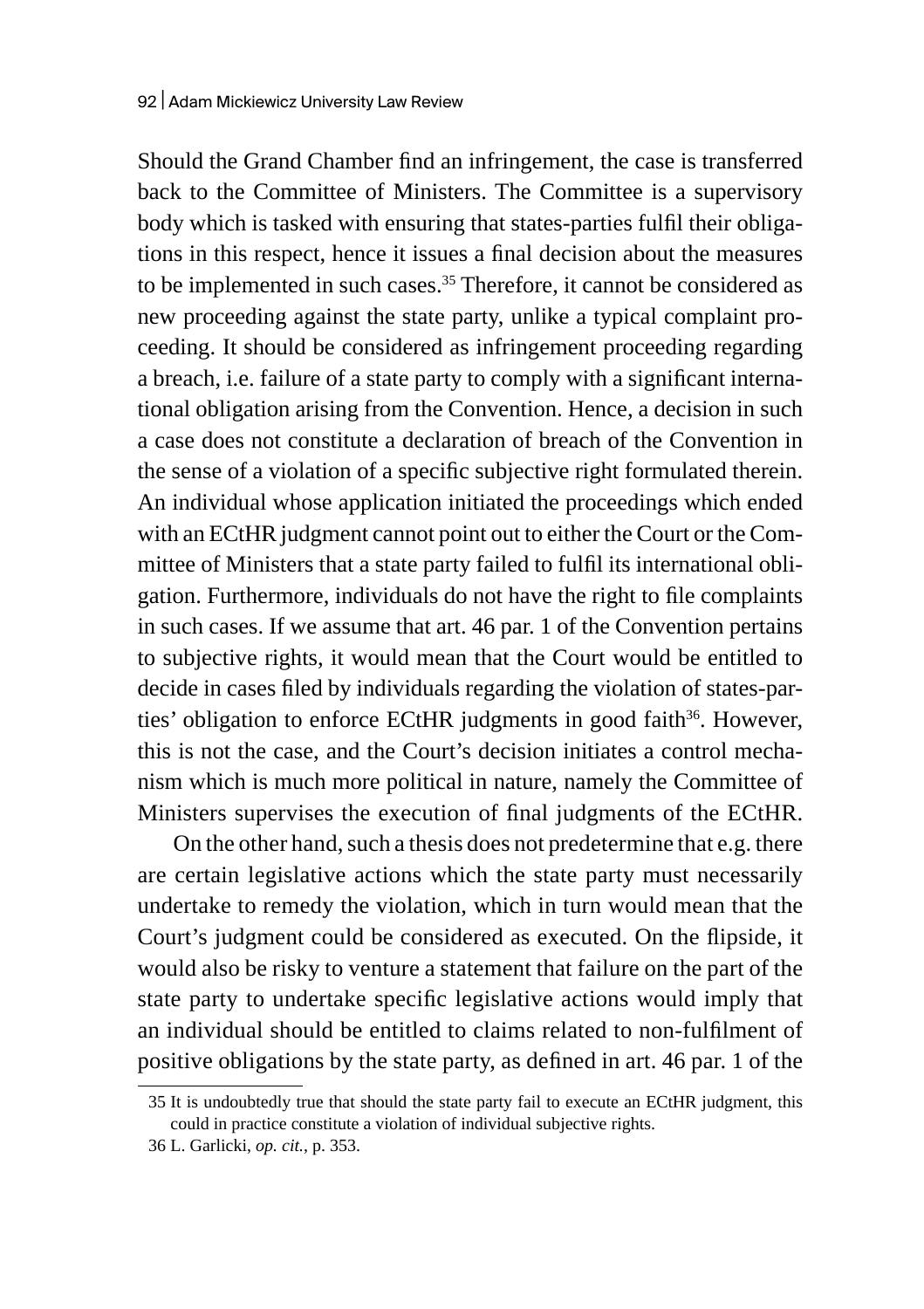Convention. Nevertheless, failure to undertake such legislative actions by the state would of course mean that the above-mentioned *infringement proceedings* may be initiated, as per Additional Protocol no. 14.

## **Concluding Remarks**

The most important role of the normative system of the Convention is to protect individual rights in an effective way. The effectiveness of this system of protection should, in turn, be assessed from the point of view of the actual individual rights derived from ECtHR judgments, as well as the possibility of executing these judgments in practice. The Court decides whether the facts of the case as presented by the individual complainant point to the possibility of violating individual rights. Such a violation would in turn mean a breach of an international legal obligation by the state party. The Court does not have the authority to specify the exact nature of the international legal obligations of statesparties. It is also not empowered to enforce the implementation of its judgments effectively. Therefore, the states-parties' legislatures have relative freedom to undertake such legislative and normative actions which would enable the proper implementation of ECtHR judgments. Under no circumstances, however, should this freedom be unrestricted. In each case the scope of this freedom should be determined by the need to provide effective mechanisms and institutions for the international protection of human rights. Of course, it is not impossible to imagine a particular situation where a state would not operate any such mechanisms for the implementation of ECtHR judgments whatsoever. Similarly, a state could fail to undertake any actions at all to remedy the breach of the Convention. In such cases, it would be fully justified to claim that such a state fails to fulfil its obligations formulated in art. 46 par. 1 of the Convention. In specific cases this could lead to the Court finding a violation of individual human rights by a state party.<sup>37</sup>

<sup>37</sup> M. Ziółkowski, *Obowiązek przestrzegania wyroków*…, op. cit., p. 36.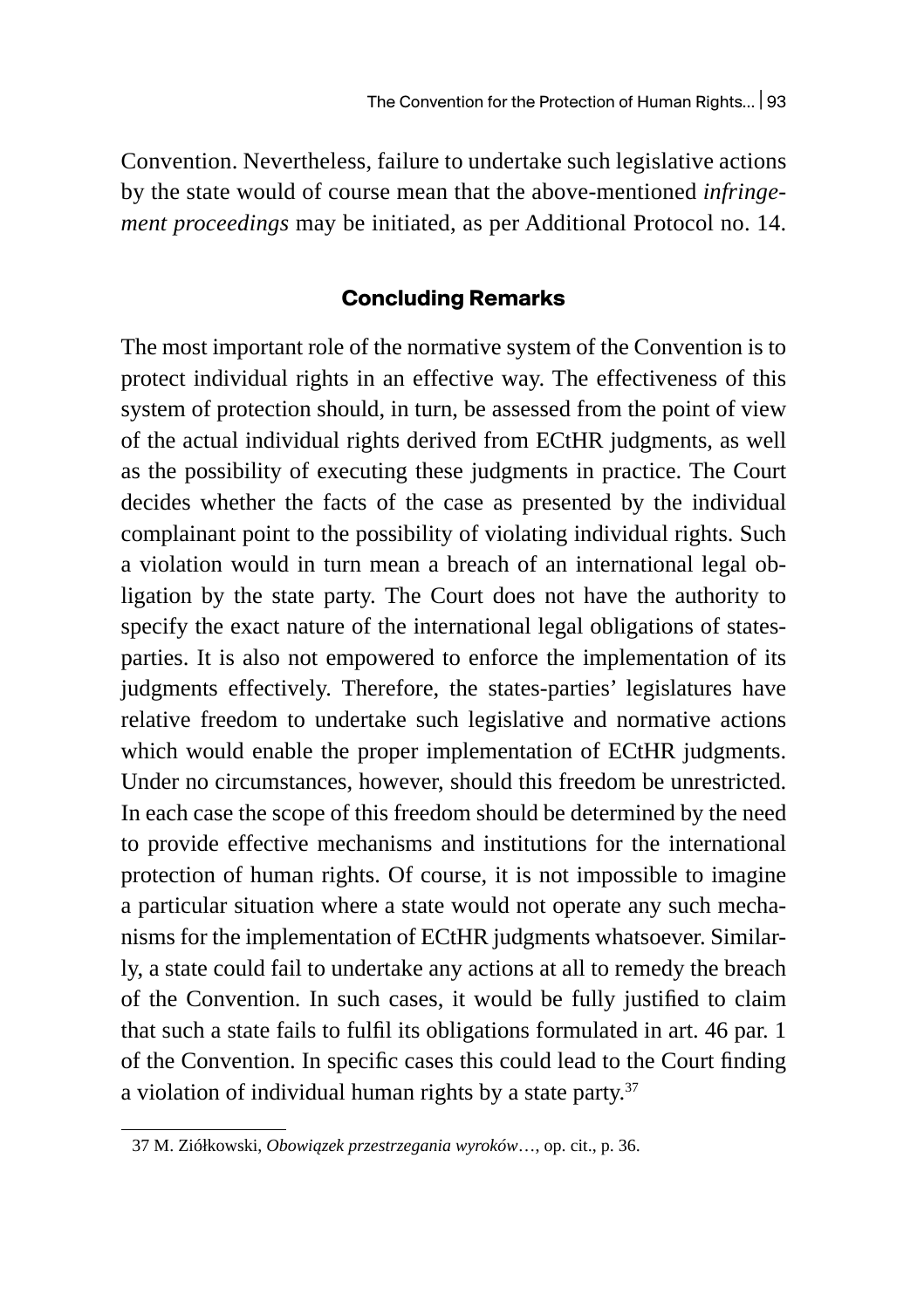#### **References**

- Balcerzak M., *Odpowiedzialność państwa strony Europejskiej Konwencji o Ochronie Praw Człowieka i Podstawowych Wolności. Studium prawnomiędzynarodowe*, Toruń 2013.
- Bodnar A. *Wykonywanie orzeczeń Europejskiego Trybunału Praw Człowieka w Polsce*. *Wymiar instytucjonalny*, Warszawa 2018.
- Czepek J., *Zobowiązania pozytywne państwa w sferze praw człowieka pierwszej generacji na tle Europejskiej Konwencji Praw Człowieka*, Olsztyn 2014.
- Gadkowski A., *Legal Basis for the Establishment of International Courts*, in: *Judicial Power in a Globalized World: Liber Amicorum Vincent De Gaetano*, eds. de Albuquerque P. P., Wojtyczek K., Cham 2019.
- Gadkowski A., *Wpływ orzecznictwa Europejskiego Trybunału Praw Człowieka na sytuację prawną jednostki w dziedzinie zabezpieczenia społecznego w Polsce*, Poznań 2020.
- Garlicki L., *Komentarz do artykułu 1 Konwencji*, in: *Konwencja o Ochronie Praw Człowieka i Podstawowych Wolności, Tom I, Komentarz do artykułów 1–18*, ed. L. Garlicki, Warszawa 2010.
- Gronowska B., *Europejski Trybunał Praw Człowieka. W poszukiwaniu efektywności ochrony jednostki*, Toruń 2011.
- Hauser A., *Prawo jednostki do sądu europejskiego*, Warszawa 2017.

Kamiński I.C., Kownacki R., Wierczyńska K., *Wykonywanie orzeczeń Europejskiego Trybunału Praw Człowieka w polskim systemie prawnym*, in: *Zapewnienie efektywności orzeczeniom sądów międzynarodowych w polskim porządku prawnym*, ed. A. Wróbel, Warszawa 2011.

Kędzia Z., *Burżuazyjna koncepcja praw człowieka*, Wrocław 1980.

- Morawska E., *Zobowiązania pozytywne państw– stron Konwencji o Ochronie Praw Człowieka i Podstawowych Wolności*, Warszawa 2016.
- Mowbary A., *The Creativity of the European Court of Human Rights*, "Human Rights Review" 1995, vol. 5.
- Nowicki M. A., *Wokół Konwencji Europejskiej*. *Komentarz do Europejskiej Konwencji Praw Człowieka*, Warszawa 2009.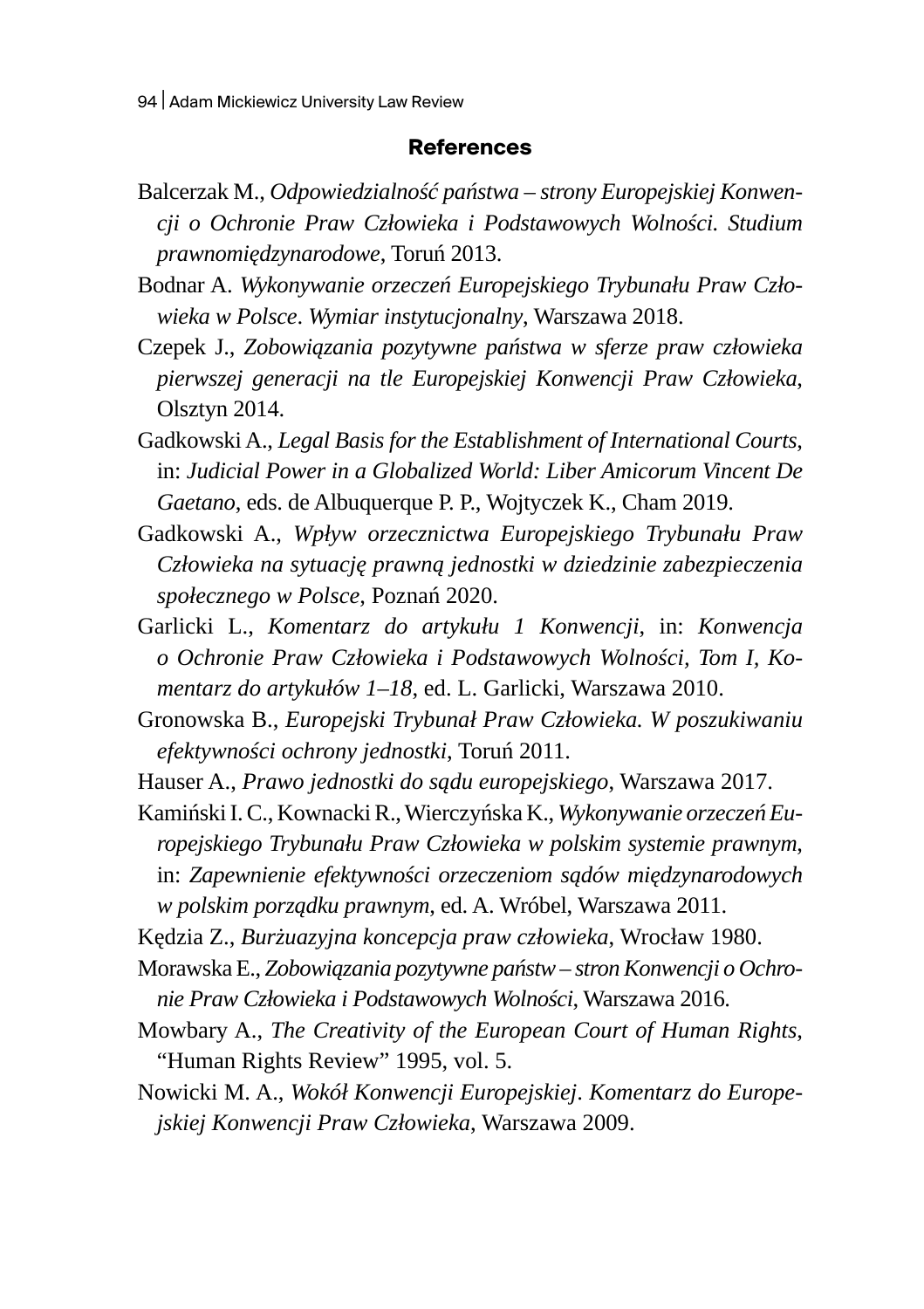Nowicki M. A., *Wokół Konwencji Europejskiej. Komentarz do Europejskiej Konwencji Praw Człowieka*, Warszawa 2013.

Sarnecki P., *Prawo konstytucyjne Rzeczypospolitej Polskiej*, Warszawa 2005. Wronkowska S., *Analiza pojęcia prawa podmiotowego*, Poznań 1973.

Ziółkowski M., *Obowiązek przestrzegania wyroków Europejskiego Trybunału Praw Człowieka w świetle art. 46 Konwencji o Ochronie Praw Człowieka i Podstawowych Wolności oraz rezolucji Zgromadzenia Parlamentarnego Rady Europy z 26 stycznia 2011*, in: *Wykonywanie wyroków Europejskiego Trybunału Praw Człowieka przez Sejm,* Biuro Analiz Sejmowych, Warszawa 2012.

Ziółkowski M., *Wyrok ETPCz jako podstawa wznowienia postępowania cywilnego,* "Europejski Przegląd Sądowy" 2011, no. 9.

*Airey v. Ireland*, judgment of October the 9th 1979.

ECtHR judgment of December the 7th 1976, application no. 5493/72, § 48. ECtHR judgment of February the 2nd 1975, application no. 4451/70, § 29. ECtHR judgment of June the 27th 1968, application no. 2122/64, § 8. ECtHR judgment of July the 7th 1989, application no. 14038/88, § 87. ECtHR judgment of May the 28th 2002, application no. 46295/99, § 68. ECtHR judgment of April the 25th 1978, application no. 5856/72, § 31. Judgment of the Polish Constitutional Court of October the 18th 2004, P 8/04.

Journal of Laws of 1993, no. 61, item 284.

Journal of Laws of 1990, no. 74, item 439.

Journal of Laws of 2010, no. 90, item 587.